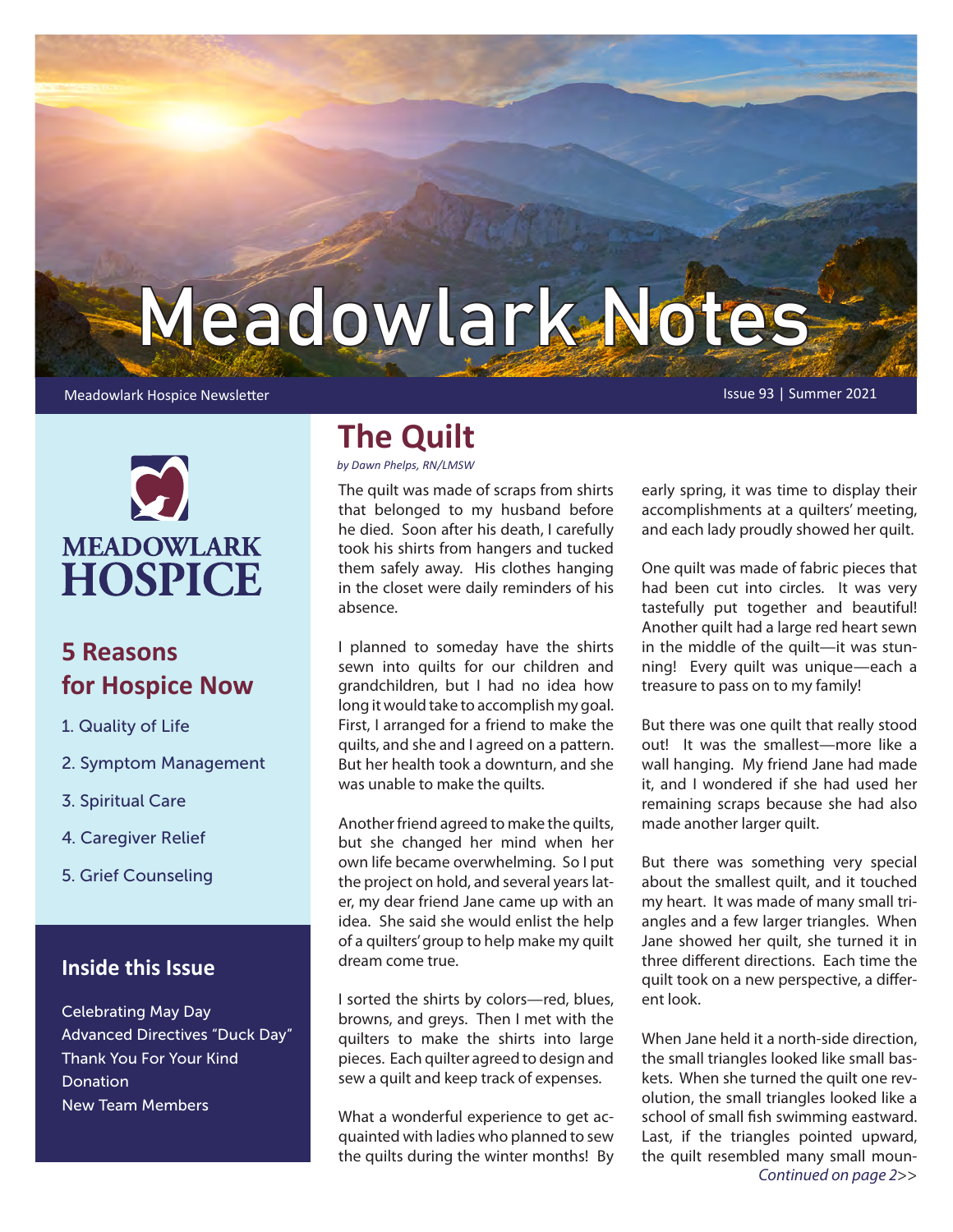

**Leadership Team** John Ryan, MD HMDC Medical Director

Michele Voelker, APRN Nurse Practitioner

Amy Burr, RN, BSN Program Director

Audie Hartman, RN Patient Care Coordinator

KayLynn Mead, LMSW Director of Social Services & Bereavement

#### **Hospice Staff Nurses**

Sherry Wiese, RN Erin Shultz, RN JoAnn Lips, RN Debra Champlin, RN Deb Hedke, RN, BSN Sharon Ramsey, RN Kim Sixbury, RN

**Home Health Aide** Tracy Wallace, HHA Ashley Boyle, CNA

#### **Social Workers**

Kathryn Benson, LBSW Stephanie Garrison, LBSW Jen Meier, LMSW

**Bereavement** Dawn Phelps, RN, LMSW Bereavement Writer

**Chaplains**

Sr. Janet LeDuc Rex Fuller Kathy Ouellette Al Paredes Marilyn Sweet

**Administrative Staff** Lilly Hitsman Administrative Assistant/Billing

Darlene Melton

tain peaks that formed a large mountain range that went on and on.

There were messages in the quilt just for me. The small baskets were filled with 44 years of wonderful memories, and the little fish were symbolic of many friends and family members who stayed beside me after my husband's death.

But most importantly, the mountain range reminded of the uphill struggles my husband and I had after he was diagnosed with kidney cancer. Looking back, he and I had taken on our mountain range together, one mountain at a time.

Three weeks after his diagnosis, he underwent surgery to remove a large mass. One year after his surgery, a C-T scan showed the cancer had reoccurred, and this time it was not operable.

So we lived life as fully as possible, and two more grandchildren were born during the time he had left. During the last year of his life, he became bedfast, and we were able to care for him at home. During our mountain-climbing journey, we climbed, hand in hand. And with God's help and the love and support of family and friends, we made it through the valleys and up the next hills. As we climbed, we found joy in small, simple pleasures and treasured the time we had.

When my husband climbed his final mountain, he was surrounded by those who loved him dearly. He had made it to the Heaven side, but my mountain climbing days were not over. I had to slowly keep on moving, one day at a time, as I grieved my husband's death.

Looking back, the quilt seems to tell my mountain-climbing story of grief with its mountain peaks and valleys. Just like the quilt, even as I grieved, there were beautiful, unique parts to my life too.

If you have experienced a loss, you have already found out how steep the climb can be! But for now, do what you need to do to get over your next mountain, one step at a time. Someday you will be look back with a new perspective. But for now, just keep on climbing!

# **Celebrating May Day!**

*by Amy Burr, RN, BSN*



Volunteer Coordinator My childhood memories about May Day have always been so fond. I remember making construction paper may baskets and filling them with goodies. Cutting lilacs, irises, and daisies to fill the baskets with fresh aromatic flowers was one of the best parts. My mom would drive us around town to deliver the baskets to people from our church.

It was always so fun to ring the doorbell, leave our gift of love on their porch, and then run like the wind back to the car so we wouldn't be caught.

This year, our team decided to create May baskets to deliver to the nursing homes, pharmacies, and DME companies that work closely with our team. It was so fun to deliver the baskets and then hear stories about others experiences with May baskets. Even a few that hadn't thought of May baskets for years.

The greatest thing about a May basket is that it always elicits a smile!

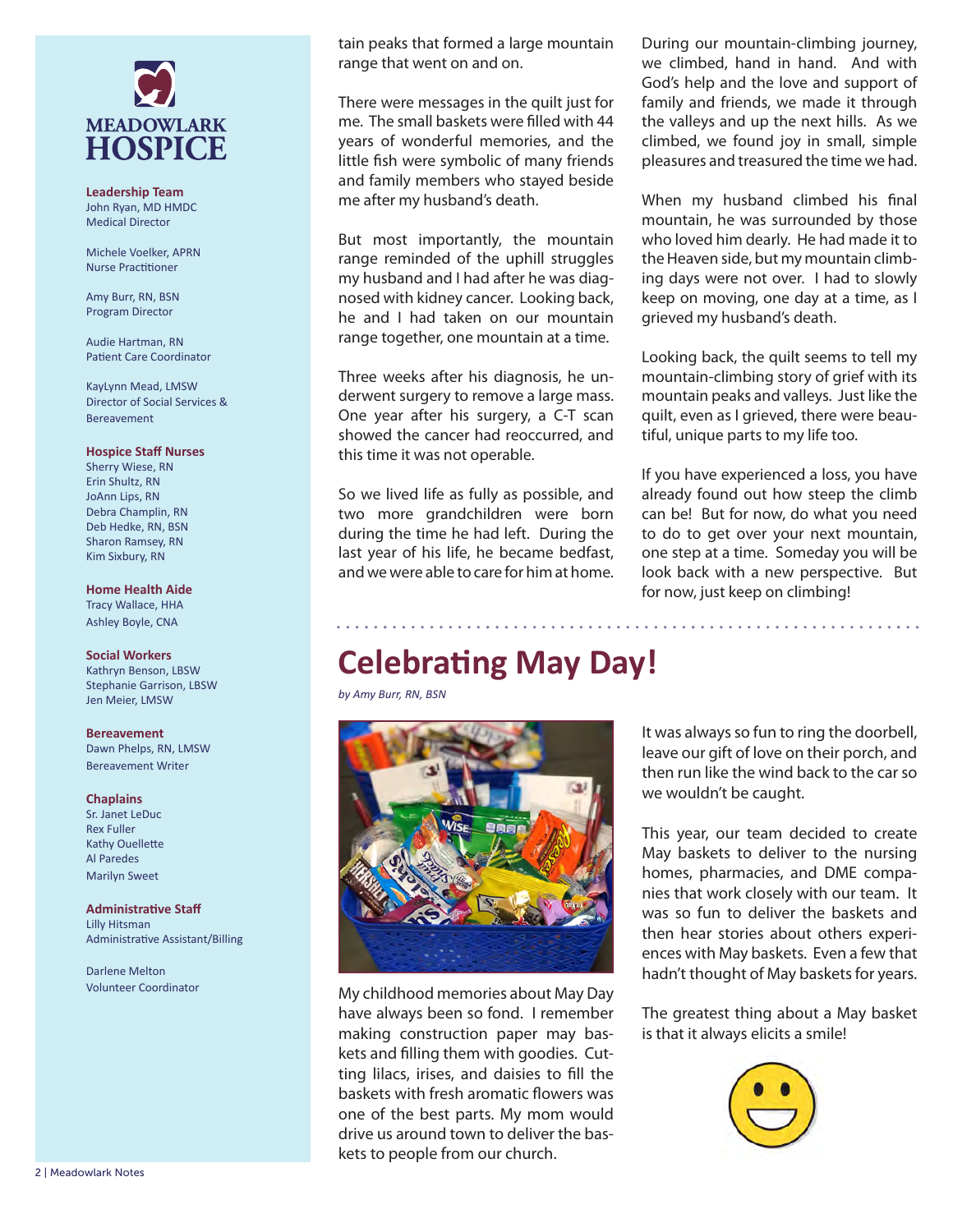# **National Advanced Directive Day "Duck Day"**

April 16, 2021 - It was a pleasure to serve our community by providing a day to learn about advanced directives. Our goal was to make the experience light hearted and meaningful. The rain did not keep us from getting our ducks in a row! Our team did a great job of educating participants on the details of advanced directives.

The day was spent playing games, watching a video, having snacks, and a session with one of our social workers to complete advanced directive forms. Advanced Directives are hard to think about so having a day that is devoted to that topic can be beneficial. We look forward to next year's event and hope we can help more people complete their directives. It is one of the best gifts a person can give their loved ones.

*"We were happy that Meadowlark Hospice took the time and energy to share this very important information with the community. The staff shared their knowledge with us in an engaging way. They really did help us put our ducks in a row! Getting that done took a weight off our shoulders and got us headed where we needed to go. Thank you Meadowlark Hospice!!!"* - Libby Mellies











## **Thank You For Your Kind Donation**

#### *by Amy Burr, RN, BSN*

Donations to our organization tend to be a variety of things. We recently received a donation of a couple of nice hats for ladies. When the donor opened the box, I immediately pictured them on a volunteer that serves our agency. I spoke with the donor that maybe this donation would be perfect for a volunteer and she was agreeable and thankful that the hats would have a good home.

The gentleman that had donated it to their agency just wanted the hats to be loved. I was delighted to find that each of the hats found their perfect home with two special volunteers of Meadowlark Hospice.





Meadowlark Notes | 3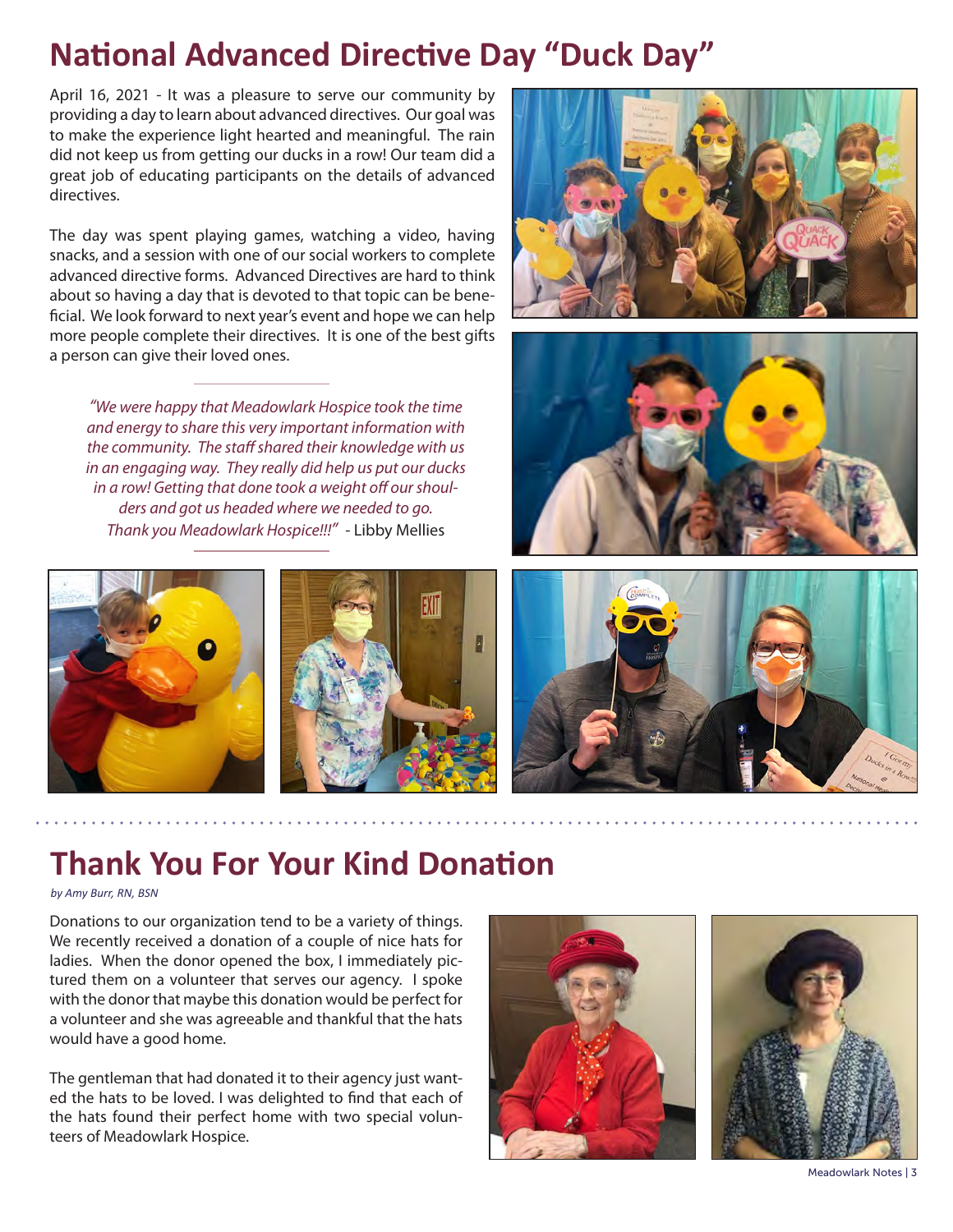## Meadowlark Hospice gratefully acknowledges the hospice gifts and memorials.

#### **Hospice Gifts**

Anonymous Donor Onette Shannon Z.C.B.J. General Fund

#### **Memorial Gifts**

#### **Kenneth"Jack" Blackwood**

The Family of Joan & Paul Croegaert: Paul, Jr. & Glenda Croegaert Ron & Kim Harris Kevin & Michelle Jansen

#### **Robert Bottger**

Julie Farlee Robert Bottger Memorial

#### **Nolene "Jane" Gennett**

JoAnne Balthazor Maxine Boling Loretta Cyre Barbara Deetjen Bromby Rick & Sherry Gerner Jane Gennett Memorial Irene Jensen Mike & Pixie Knepper Adair Martinez Daniel & Jane Meyer Erica & Devin Ojeda Trudy Reed Raymond Rock Marvin & Polly Schwab Ken & Bev Shivers Cheryl Wilson Bill Zacharias Renee Zacharias

#### **Gloria Hamel**

Cindy Barrett Gertrude Breault Ron & Darlene Cailteux Gene Charbonneau Mary Jane Collette Gerald & Sheila Collins Marvin & Ronalda Copple Donald & Johnita Courville Gary & Debra Courville Carolyn Davidson Thomas & Carla Dill George & Sherri Eakin Dennis & Lisa Fleming Greg & Annette Gallagher Stephanie Garrison Gary & Shirley Hackeroff Tim & Connie Hager Greg & Janice Hattan Greg & Nancy Holbert John & Marjorie Horkman Thomas & Susan James Randall & Debra Jasperson Tom & Jeanne Johnson

Hank & Phyllis Koster Terry & Robin Lambert Ted & Rosa Landon Joan Lawton Larry & Patricia LeDuc Ron & Donna Lippy Larry & Deanna Metro Kim & Connie Moore Joseph & Jennifer Odette Joan Pentico Robert & Gladys Peterson Brent & Wanda Phillips Don & Mary Rickley Bill & Felicia Ross Michael & Glenda Schreiber Paul & Patty Smith Star Seed, Inc. David & Cindy Strait Don & Margaret Walker Connie Williams Jim & Kathie Winter Ron & Betty Wondra Dan & Tami Pruitt Allen & Nancy Johnson Carol & Kathryn Reynolds

#### **Lela Heiman**

Dan & Tami Pruitt

#### **Neva Hermes**

Allen & Nancy Johnson Carol & Kathryn Reynolds

#### **Gary Jeardoe**

Samuel Awalt Fred & Karen Baxa Leland Bray Concordia Optimist Club No. 37-035 Debra Fahlstrom Gary Jeardoe Memorial Noel & Gloria Hanson Jarold & Linda Hayden Jacqueline Jeardoe Melvin & Ora Lee Jeardoe Ronald & Shari Johnson Benson & Judy Keil Darwin & Diane Kroll Manna House of Prayer-Srs. of St. Joseph Gwen Miller Bill & Vickie Noble Jean Noble Joseph & Jennifer Odette Greg & Karrie Peterson Stephen & Jane Richard Trisha Skupa Loren & Joyce Swenson Richard & Denise Swenson Lowell & Mary Lisa Thoman

#### **Frank Krob**

Mary Ann Broce Donna Mazzei

#### **James LaBarge**

Joseph & Sandra Detrixhe

**Lois Martin** Lois Martin Memorial

#### **Jack Milner**

Tamie Buckley R.D. & S.J. Lahodny Kelly & Rebecca Leon Seth & Leah Moser Bob Sis

#### **Kent Obermeyer**

Anonymous Donor

#### **Debra Rupert Sjolander**

Anonymous Donor

#### **Onette Shannon**

Bevin & Susan Bebermeyer Ron & Kathryn Benson Jeff & Darcy Blackwood Caleb & Jamie Bloom Rene & Denise Charbonneau Arthur & Sonya Conrad Jerome & Jody Crimmins Elaine Forrester Jim & Mary Garbarino Rolland Reed Scott Simpson Dianne Smith Jim & Deanna Stalder Gary & Nola Unruh Kent & April Unruh Brad C. Wohler

#### **Jean Swiercinsky**

Kristine Nelson

#### **Dennis Tucker**

Leo & Marian Kay Gier Jerry & Dolly Grouse Ann Schremmer Al & Ruth Smith Gail Stokes Shari Tucker

**Willis "Ray" Vizner** John & Christa Vizner

**Mary Weber** Martin Weber

**Jane Zacharias** Dail & Kathy Smith

**Brian Wingerd** Jim & Mary Garbarino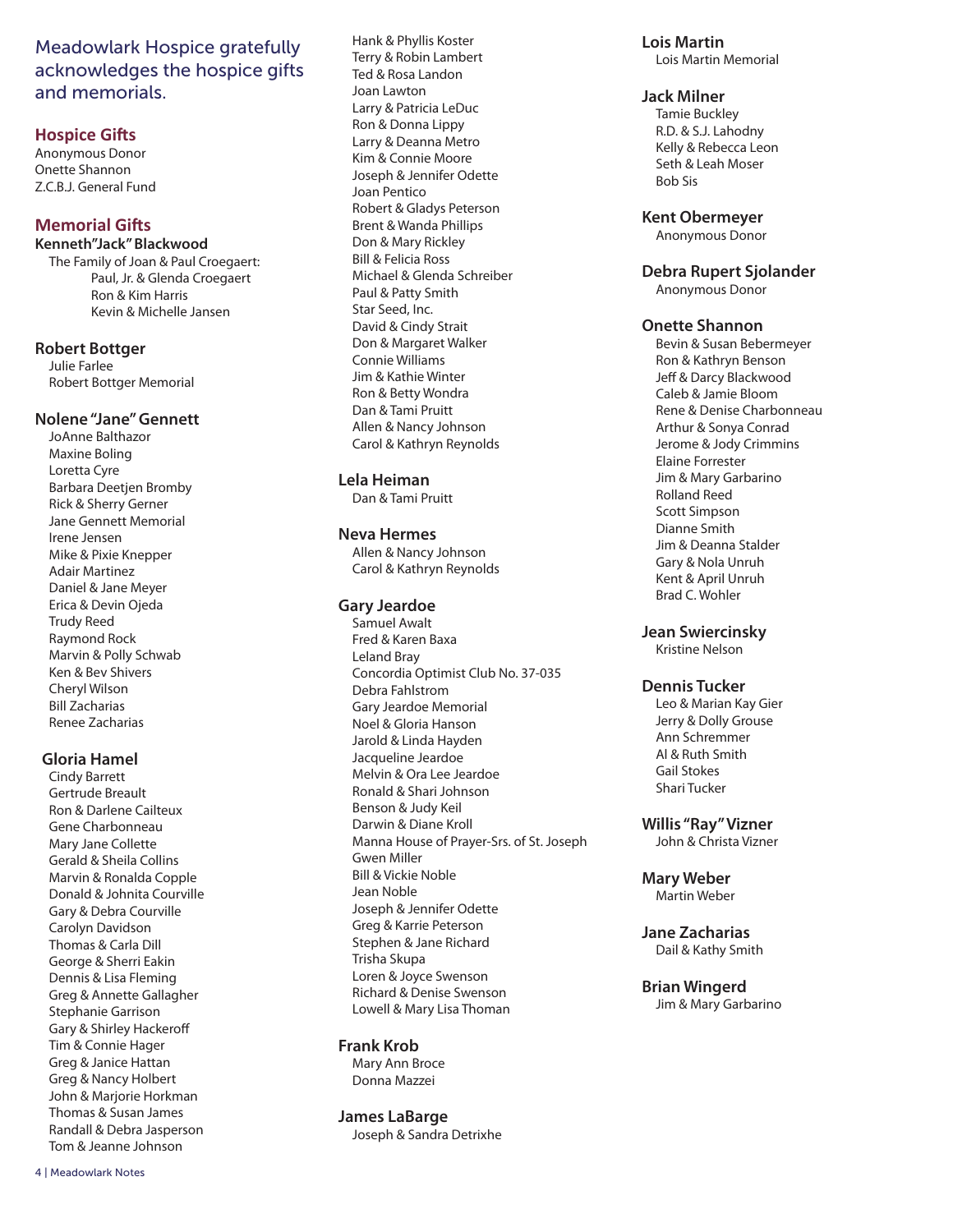#### **\*IN-SERVICES & BEREAVEMENT GROUPS ARE SUBJECT TO CANCELLATION IF COVID-19 RESTRICTIONS ARE IMPOSED. PLEASE CALL 785-632-2225 IF YOU HAVE ANY QUESTIONS OR CHECK OUR FACEBOOK PAGE.**

## **Volunteer In-Service**

#### **Clay Center**

Clay County volunteers meet in Clay Center on the 3rd Monday of the month at 11:00 AM @ Meadowlark Hospice office.

#### **Concordia**

Cloud County volunteers meet in Concordia on the 2nd Monday of the month at 1:00 PM @ Sr. Susan's home.

#### **Washington**

Washington County volunteers meet on the 3rd Tuesday of the month at 9:30 AM @ Washington County Courthouse basement.

#### **Belleville**

Republic County volunteers meet in Belleville on the 2nd Monday of the month at 3:00 PM @ the Belleville United Methodist Church.

#### **Marysville**

Marysville volunteers meet on the 3rd Tuesday of the month at 12:00 pm @ First United Methodist Church Marysville.

#### **Frankfort**

Frankfort volunteers meet on the 3rd Tuesday of the month at 2:00 PM @ Frankfort Presbyterian Church.

## **Bereavement Groups**

Meadowlark Hospice offers four monthly community bereavement groups for anyone who has recently experienced a loss. During the groups we focus on living with loss, the grief process, and topics that many may be facing after losing someone they love. Previous participants have commented that the group helped them feel normal—giving them hope that better days were ahead. One person stated that it was easier to share her experience since everyone in the group had a similar loss. There is no charge to attend these groups which are open to anyone in the community.

#### **Clay Center**

The Living Life after Loss group meets the 2nd Tuesday evening of each month at the Meadowlark Hospice meeting room, 709 Liberty, just east of the hospital, from 4:30-5:30 p.m.

This group is led by KayLynn Mead, social worker

#### **Washington**

This is a newly formed group that meets the 2nd Tuesday of each month from 12:00-1:00 p.m.

KayLynn Mead, social worker, leads this group. (Call our office for specific location)

#### **Belleville**

This group generally meets the 3rd Thursday of each month at the Bel Villa Family Dining, 213 US-36. Once a quarter the group eats out together. The group is led by Stephanie Garrison, social worker. (Call our office for specific times)

#### **Marysville**

This group usually meets the 4th Thursday evening of each month from 4:00-5:00 p.m. at Community Memorial Healthcare, in the South Plaza, Marysville. The group is led by Jennifer Meier, social worker.

We hope you will join us for the group sessions, as group members together learn to live life after loss. If you know of someone else who would benefit from this group, please feel free to bring them along. Group dates and time are subject to change to meet the group needs for the month. Please call our office at 785-632-2225 if you have any questions.

#### **Community-Sponsored Bereavement Groups**

#### **Concordia**

The bereavement support group meets the 2nd Monday of the month at the Episcopal Parish Hall, 117 W 8th at 6:30 p.m. Contact: Judy Lambert 785-243-4454.

#### **Leonardville**

The bereavement support group is currently on hold. Contact: Sandy Ferguson 785-706-1595 if you wish to be notified when group resumes.